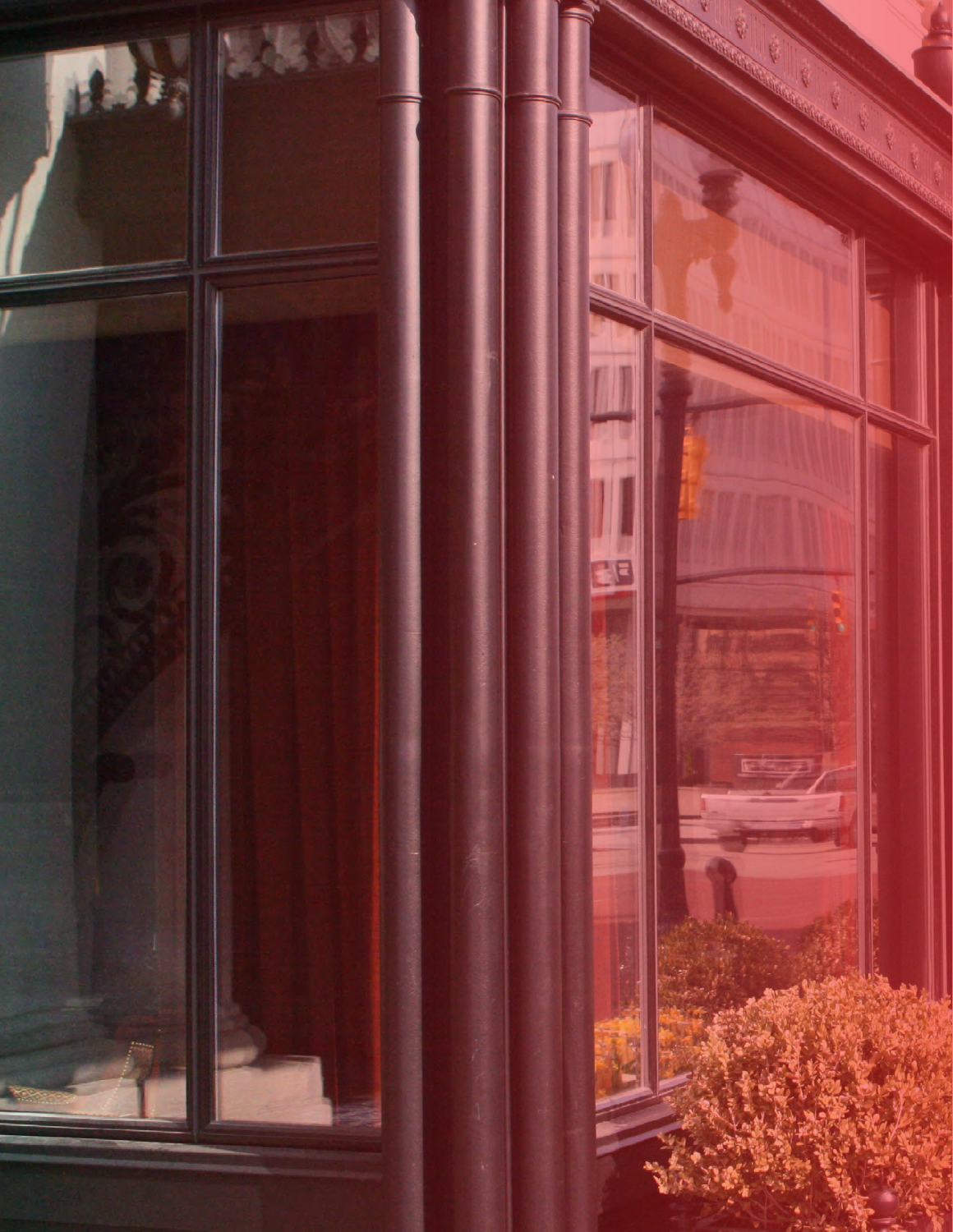

Shared use paths—also called multiuse paths or sidepaths—are facilities shared by pedestrians, bicyclists, and other non-motorized users. These facilities are generally wider than typical sidewalks and are most suitable in areas that feature lower levels of concentrated pedestrian and business activity. Shared use paths are separated from vehicle travel lanes, providing a more comfortable experience for a wide range of non-motorized users.

#### **USE**

- Shared use paths are commonly used as recreational facilities along rivers, streams, and other waterways; adjacent to railways or along utility corridors; or within parks and open space areas.
- Shared use paths may be a viable solution on higher volume or higher speed streets, such as Crosstown Connector. Driveways, access streets, and other points of conflict between vehicles and non-motorized travelers must be severely limited and carefully designed to reduce conflicts between trail users and intersecting vehicular traffic to ensure safety.
- Shared use paths attract a wide range of users traveling at widely varied speeds —from people moving at a leisurely pace to bicyclists traveling at higher speeds. Care must be taken to minimize conflict between different user types through additional path width, signage, or design cues such as striping or separation.
- Shared use paths are further described in the 2017 Grand Rapids Parks and Recreation Strategic Master Plan. The Plan creates a vision for the long-term development, programming, and sustainability of Grand Rapids' parks, public open spaces, and recreation facilities.

# **DESIGN**

- Shared use paths should not be immediately adjacent to vehicle travel lanes or curbside parking. A minimum parkway width of five feet is typically required. although more generous parkways are desired.
- Shared use paths must have a minimum. unobstructed width of 10 feet; 12-16 feet is preferred.
- Shared use paths with a higher intensity of use should consider separation of users separating pedestrians from bicyclists and/ or separating oncoming directional travel.
- Shared use paths should have less than a two percent cross slope to facilitate stormwater runoff and meet ADA requirements. As with sidewalks, grades greater than eight percent should be avoided to the extent possible.
- Drainage and/or stormwater infiltration facilities must be included to avoid ponding. Adjacent land uses cannot discharge stormwater onto trail facilities.
- Shared use paths should extend across driveways and be clearly marked and signed at street crossings.
- Shared use paths are commonly constructed of concrete and/or asphalt.
- Trail-oriented stop signs and/or bicycle or pedestrian signals may be advised in some instances.
- Shared use paths should provide logical connections to the on-street community and commuter bicycle network and trail networks.
- A vertical clear height of at least ten feet should be maintained over a shared use path.
- Motorized vehicles are not permitted on shared use paths except mobility devices for persons with disabilities like motorized